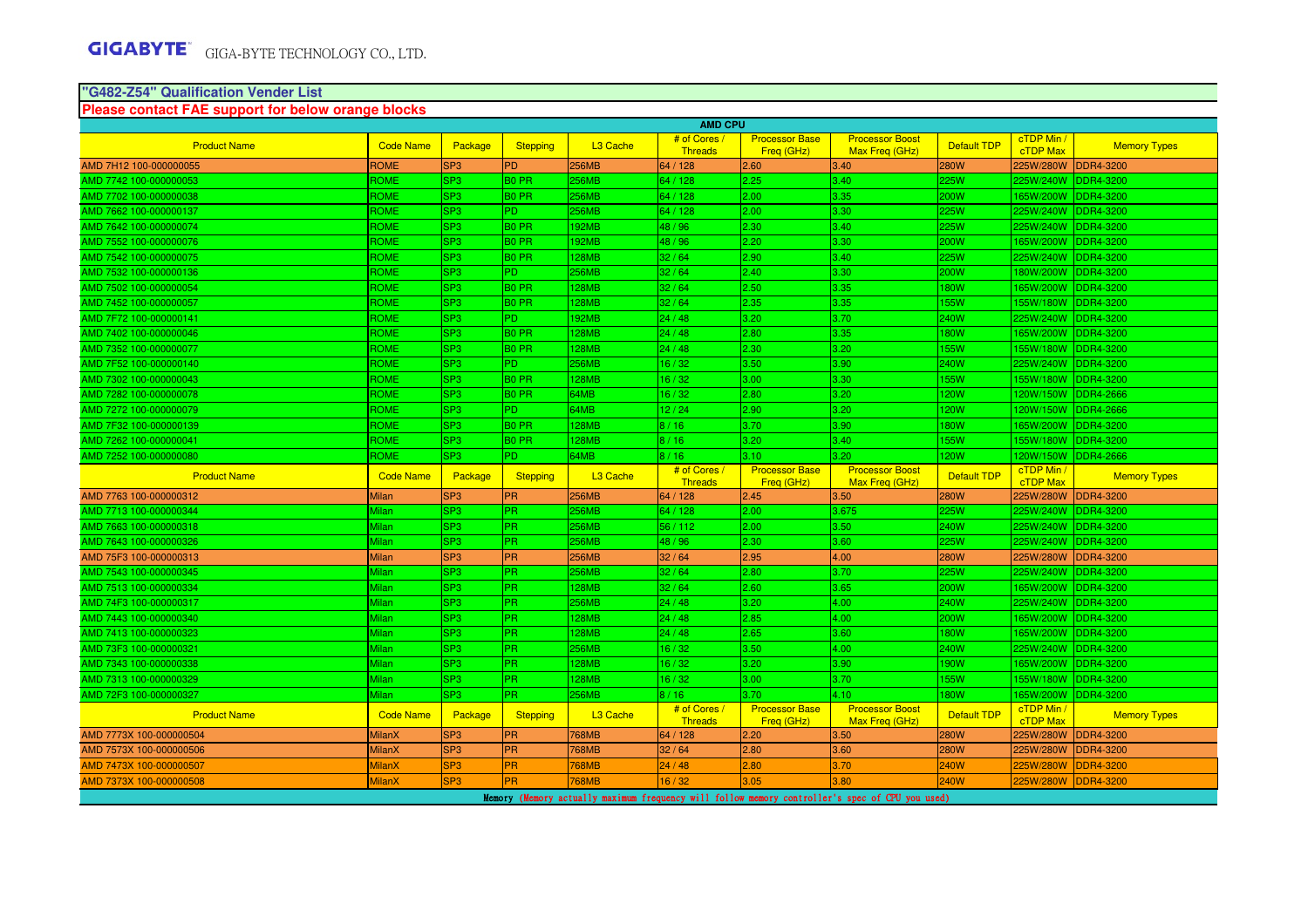| <b>Product Name</b>     | <b>Memory Type</b> | <b>Module</b><br>Supplier | <b>Size</b> | <b>Chip Brand</b> | Rank  | Voltage | <b>Data Transfer Rate</b> | <b>Error Correction CAS Latency</b> | <b>Pins</b> |
|-------------------------|--------------------|---------------------------|-------------|-------------------|-------|---------|---------------------------|-------------------------------------|-------------|
|                         |                    |                           |             |                   | RDIMM |         |                           |                                     |             |
| TR432G26D419-VKA        | DDR4               | V-color                   | 32GB        | Skhynix-Inphi     | 2Rx4  | 1.2v    | 2666MHz                   | ECC Registered 19                   | 288-pin     |
| M393A2K43DB2-CVFBQ      | DDR4               | <b>Samsung</b>            | 16GB        | Samsung-IDT       | 2Rx8  | 1.2v    | 2933MHz                   | ECC Registered 21                   | 288-pin     |
| M393A4K40DB2-CVFBQ      | DDR4               | <b>Samsung</b>            | 32GB        | Samsung-IDT       | 2Rx4  | 1.2v    | 2933MHz                   | ECC Registered 21                   | 288-pin     |
| M393A8G40AB2-CVFBY      | DDR4               | <b>Samsung</b>            | 64GB        | Samsung-IDT       | 2Rx4  | 1.2v    | 2933MHz                   | ECC Registered 21                   | 288-pin     |
| CT16G4RFD8293.18FE1     | DDR4               | <b>CRUCIAL</b>            | 16GB        | <b>Micron</b>     | 2Rx8  | 1.2v    | 2933MHz                   | ECC Registered <sup>21</sup>        | 288-pin     |
| CT16G4RFD8293.2G9E1.001 | DDR4               | <b>CRUCIAL</b>            | 16GB        | Micron            | 2Rx8  | 1.2v    | 2933MHz                   | ECC Registered 21                   | 288-pin     |
| MTA18ASF2G72PDZ-2G9E1UG | DDR4               | <b>Micron</b>             | 16GB        | Micron-Rambus     | 2Rx8  | 1.2v    | 2933MHz                   | ECC Registered 21                   | 288-pin     |
| MTA18ASF2G72PDZ-2G9E1VG | DDR4               | <b>Micron</b>             | 16GB        | Micron-IDT        | 2Rx8  | 1.2v    | 2933MHz                   | ECC Registered 21                   | 288-pin     |
| MTA9ASF2G72PZ-2G9E1UI   | DDR4               | <b>Micron</b>             | 16GB        | Micron-Rambus     | 1Rx8  | 1.2v    | 2933MHz                   | ECC Registered 21                   | 288-pin     |
| CT32G4RFD4293.2G9E2.001 | DDR4               | <b>CRUCIAL</b>            | 32GB        | <b>Micron</b>     | 2Rx4  | 1.2v    | 2933MHz                   | ECC Registered 21                   | 288-pin     |
| CT32G4RFD4293.36FE2     | DDR4               | <b>CRUCIAL</b>            | 32GB        | <b>Micron</b>     | 2Rx4  | 1.2v    | 2933MHz                   | ECC Registered 21                   | 288-pin     |
| MTA36ASF4G72PZ-2G9E2TG  | DDR <sub>4</sub>   | Micron                    | 32GB        | Micron-Montage    | 2Rx4  | 1.2v    | 2933MHz                   | ECC Registered <sup>21</sup>        | 288-pin     |
| MTA36ASF4G72PZ-2G9E2VG  | DDR4               | <b>Micron</b>             | 32GB        | Micron-IDT        | 2Rx4  | 1.2v    | 2933MHz                   | ECC Registered 21                   | 288-pin     |
| MTA36ASF4G72PZ-2G9E2UG  | DDR4               | <b>Micron</b>             | 32GB        | Micron-Rambus     | 2Rx4  | 1.2v    | 2933MHz                   | ECC Registered <sup>21</sup>        | 288-pin     |
| MTA36ASF4G72PZ-2G9E2TI  | DDR4               | Micron                    | 32GB        | Micron-Montage    | 2Rx4  | 1.2v    | 2933MHz                   | ECC Registered <sup>121</sup>       | 288-pin     |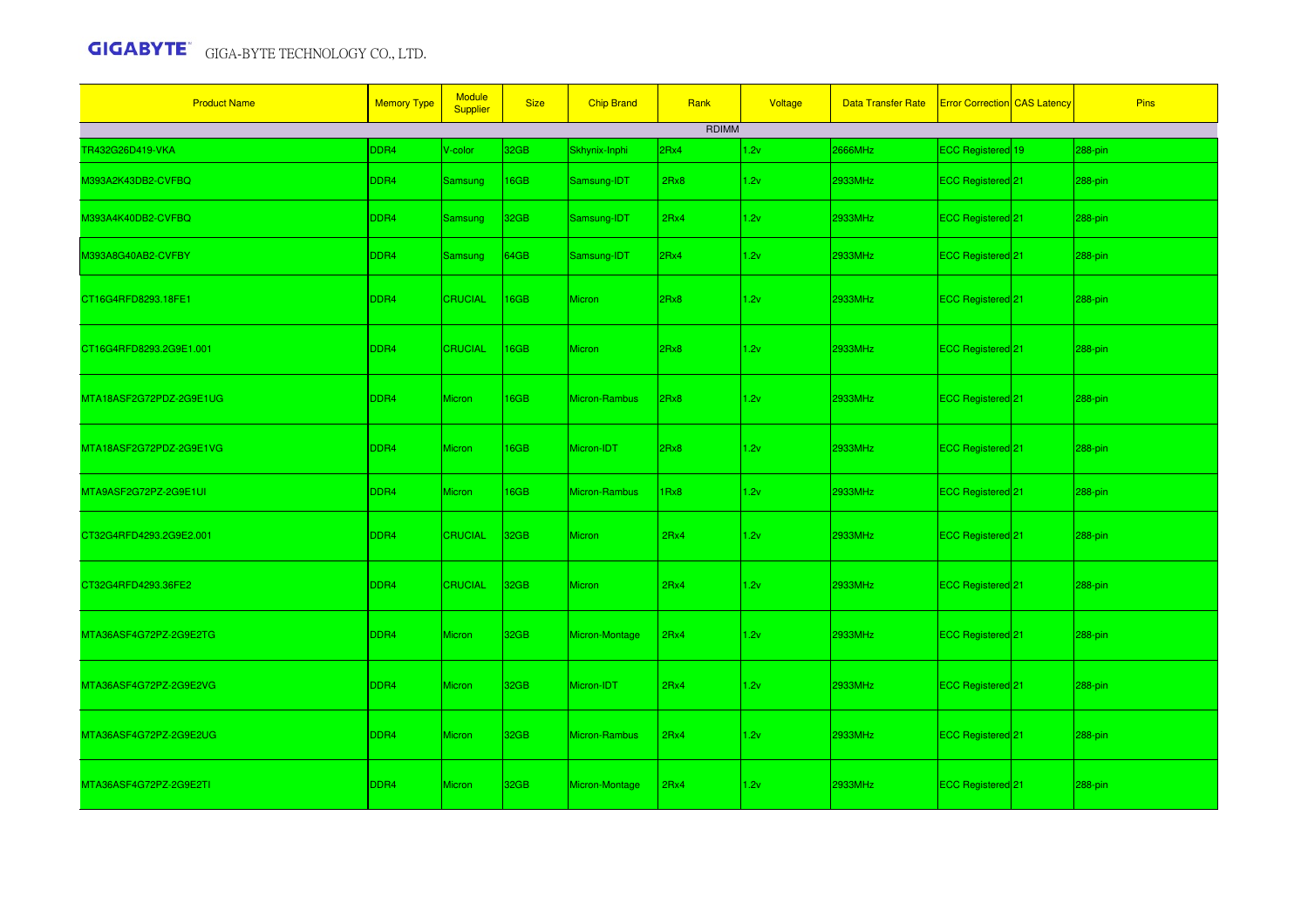| MTA18ASF4G72PDZ-2G9E1TI | DDR <sub>4</sub> | Micron         | 32GB        | Micron-Montage         | 2Rx8 | 1.2v | 2933MHz | ECC Registered 21            | 288-pin |
|-------------------------|------------------|----------------|-------------|------------------------|------|------|---------|------------------------------|---------|
| MTA36ASF8G72PZ-2G9E1TI  | DDR4             | Micron         | 64GB        | Micron-Montage         | 2Rx4 | 1.2v | 2933MHz | ECC Registered 21            | 288-pin |
| MTA36ASF8G72PZ-2G9E1VI  | DDR4             | Micron         | 64GB        | Micron-IDT             | 2Rx4 | 1.2v | 2933MHz | ECC Registered 21            | 288-pin |
| HMA82GR7CJR8N-WM T4     | DDR <sub>4</sub> | <b>SKhynix</b> | 16GB        | <b>SKhynix-Montage</b> | 2Rx8 | 1.2v | 2933MHz | ECC Registered <sup>21</sup> | 288-pin |
| HMA82GR7CJR8N-WM T4     | DDR4             | <b>SKhynix</b> | 16GB        | <b>SKhynix-Montage</b> | 2Rx8 | 1.2v | 2933MHz | ECC Registered 21            | 288-pin |
| IMAA8GR7MJR4N-WM T4     | DDR4             | <b>SKhynix</b> | 64GB        | <b>SKhynix-Montage</b> | 2Rx4 | 1.2v | 2933MHz | <b>ECC Registered 21</b>     | 288-pin |
| HMA84GR7CJR4N-WM TG     | DDR4             | <b>SKhynix</b> | 32GB        | SKhynix-IDT            | 2Rx4 | 1.2v | 2933MHz | ECC Registered 21            | 288-pin |
| HMA84GR7CJR4N-WM T4     | DDR4             | <b>SKhynix</b> | 32GB        | SKhynix-IDT            | 2Rx4 | 1.2v | 2933MHz | ECC Registered <sup>21</sup> | 288-pin |
| MTA18ASF4G72PDZ-3G2F1VI | DDR <sub>4</sub> | Micron         | 32GB        | Micron-IDT             | 2Rx8 | 1.2v | 3200MHz | ECC Registered 22            | 288-pin |
| MTA18ASF4G72PDZ-3G2F1UI | DDR4             | Micron         | 32GB        | Micron-Rambus          | 2Rx8 | 1.2v | 3200MHz | ECC Registered 22            | 288-pin |
| HMA82GR7DJR8N-XN T8     | DDR4             | <b>SKhynix</b> | <b>I6GB</b> | <b>SKhynix-Rambus</b>  | 2Rx8 | 1.2v | 3200MHz | ECC Registered 22            | 288-pin |
| HMA82GR7DJR8N-XN TG     | DDR4             | <b>SKhynix</b> | 16GB        | <b>SKhynix-IDT</b>     | 2Rx8 | 1.2v | 3200MHz | ECC Registered 22            | 288-pin |
| HMA84GR7DJR4N-XN T4     | DDR4             | <b>SKhynix</b> | 32GB        | <b>SKhynix-Montage</b> | 2Rx4 | 1.2v | 3200MHz | ECC Registered 22            | 288-pin |
| HMA84GR7DJR4N-XN TG     | DDR4             | <b>SKhynix</b> | 32GB        | SKhynix-IDT            | 2Rx4 | 1.2v | 3200MHz | ECC Registered 22            | 288-pin |
| HMAA8GR7AJR4N-XN TG     | DDR4             | <b>SKhynix</b> | 64GB        | SKhynix-IDT            | 2Rx4 | 1.2v | 3200MHz | ECC Registered 22            | 288-pin |
| HMAA8GR7AJR4N-XN T8     | DDR4             | <b>SKhynix</b> | 64GB        | <b>SKhynix-Rambus</b>  | 2Rx4 | 1.2v | 3200MHz | ECC Registered 22            | 288-pin |
| HMAA8GR7CJR4N-XN T4     | DDR4             | <b>SKhynix</b> | 64GB        | <b>SKhynix-Montage</b> | 2Rx4 | 1.2v | 3200MHz | ECC Registered 22            | 288-pin |
| HMAA8GR7CJR4N-XN TG     | DDR4             | <b>SKhynix</b> | 64GB        | SKhynix-IDT            | 2Rx4 | 1.2v | 3200MHz | ECC Registered 22            | 288-pin |
| HMAA8GR7CJR4N-XN T8     | DDR <sub>4</sub> | <b>SKhynix</b> | 64GB        | <b>SKhynix-Rambus</b>  | 2Rx4 | 1.2v | 3200MHz | ECC Registered 22            | 288-pin |
| CT16G4RFD832A.3G2E1.001 | DDR4             | Crucial        | 16GB        | Micron-Rambus          | 2Rx8 | 1.2v | 3200MHz | ECC Registered 22            | 288-pin |
| MTA18ASF2G72PDZ-3G2E1UK | DDR <sub>4</sub> | <b>Micron</b>  | 16GB        | <b>Micron-Rambus</b>   | 2Rx8 | 1.2v | 3200MHz | ECC Registered 22            | 288-pin |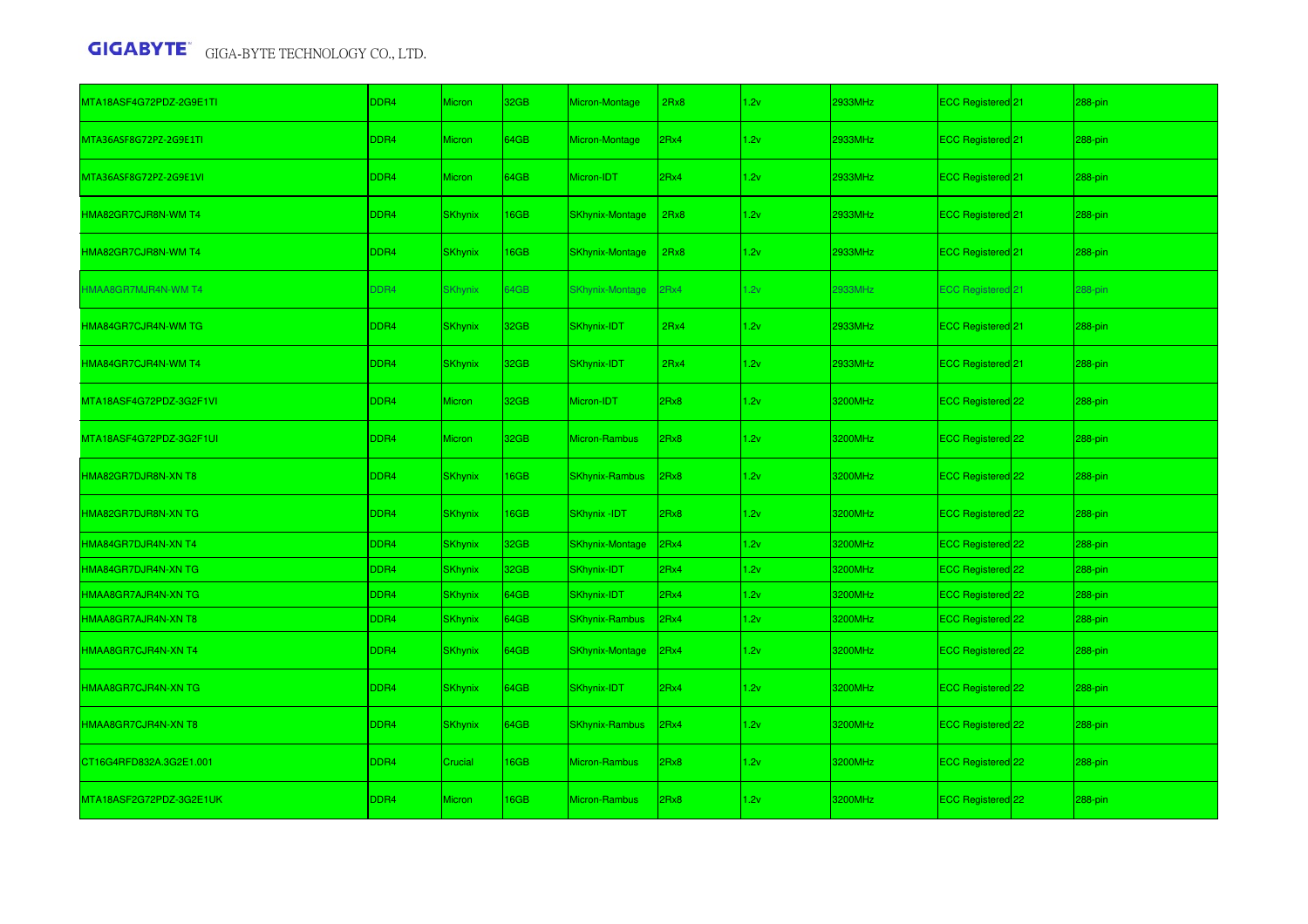| MTA9ASF2G72PZ-3G2E1TI   | DDR4             | Micron             | <b>I6GB</b> | Micron-Montage       | Rx8  | 1.2v | 3200MHz | ECC Registered 22              | 288-pin |
|-------------------------|------------------|--------------------|-------------|----------------------|------|------|---------|--------------------------------|---------|
| MTA18ASF2G72PZ-3G2E2TI  | DDR4             | Micron             | 16GB        | Micron-Montage       | Rx4  | 1.2v | 3200MHz | ECC Registered 22              | 288-pin |
| MTA18ASF2G72PDZ-3G2J3UI | DDR4             | Micron             | <b>I6GB</b> | Micron-Rambus        | BxR! | 1.2v | 3200MHz | ECC Registered 22              | 288-pin |
| MTA18ASF2G72PDZ-3G2R1UI | DDR4             | Micron             | <b>I6GB</b> | <b>Micron-Rambus</b> | Rx8  | 1.2v | 3200MHz | ECC Registered 22              | 288-pin |
| MTA18ASF2G72PDZ-3G2R1VI | DDR4             | <b>Micron</b>      | <b>I6GB</b> | Micron-IDT           | 2Rx8 | 1.2v | 3200MHz | ECC Registered 22              | 288-pin |
| MTA18ASF2G72PDZ-3G2R1TI | DDR4             | Micron             | <b>I6GB</b> | Micron-Montage       | 2Rx8 | 1.2v | 3200MHz | ECC Registered 22              | 288-pin |
| MTA18ASF2G72PZ-3G2R1UI  | DDR4             | <b>Micron</b>      | <b>I6GB</b> | Micron-Rambus        | Rx4  | 1.2v | 3200MHz | ECC Registered 22              | 288-pin |
| MTA18ASF2G72PZ-3G2R1TI  | DDR4             | Micron             | <b>I6GB</b> | Micron-Montage       | IRx4 | 1.2v | 3200MHz | ECC Registered 22              | 288-pin |
| MTA9ASF2G72PZ-3G2F1UI   | DDR4             | Micron             | 16GB        | Micron-Rambus        | IRx8 | 1.2v | 3200MHz | ECC Registered 22              | 288-pin |
| MTA18ASF4G72PDZ-3G2B2TI | DDR4             | Micron             | 32GB        | Micron-Montage       | 2Rx8 | 1.2v | 3200MHz | ECC Registered 22              | 288-pin |
| MTA36ASF4G72PZ-3G2J3UI  | DDR4             | Micron             | 32GB        | Micron-Rambus        | 2Rx4 | 1.2v | 3200MHz | ECC Registered 22              | 288-pin |
| MTA18ASF4G72PDZ-3G2E1UI | DDR4             | <b>Micron</b>      | 32GB        | Micron-Rambus        | 2Rx8 | 1.2v | 3200MHz | ECC Registered 22              | 288-pin |
| MTA18ASF4G72PDZ-3G2E1TI | DDR4             | Micron             | 32GB        | Micron-Montage       | 2Rx8 | 1.2v | 3200MHz | ECC Registered 22              | 288-pin |
| MTA18ASF4G72PDZ-3G2E1V1 | DDR4             | Micron             | 32GB        | <b>Micron</b>        | 2Rx8 | 1.2v | 3200MHz | ECC Registered 22              | 288-pin |
| MTA36ASF4G72PZ-3G2R1UI  | DDR4             | <b>Micron</b>      | 32GB        | Micron-Rambus        | 2Rx4 | 1.2v | 3200MHz | ECC Registered <sup>22</sup>   | 288-pin |
| MTA36ASF8G72PZ-3G2E1VI  | DDR4             | Micron             | 64GB        | Micron-IDT           | 2Rx4 | 1.2v | 3200MHz | ECC Registered 22              | 288-pin |
| MTA36ASF8G72PZ-3G2F1VI  | DDR4             | <b>Micron</b>      | 64GB        | Micron-IDT           | 2Rx4 | 1.2v | 3200MHz | ECC Registered 22              | 288-pin |
| MTA18ASF4G72PZ-3G2F1TI  | DDR4             | <b>Micron</b>      | 32GB        | Micron-Montage       | 1Rx4 | 1.2v | 3200MHz | ECC Registered 22              | 288-pin |
| MTA18ASF4G72PZ-3G2F1UI  | DDR4             | Micron             | 32GB        | Micron-Rambus        | Rx4  | 1.2v | 3200MHz | ECC Registered 22              | 288-pin |
| M393A2K40DB3-CWEGQ      | DDR4             | <b>Samsung</b>     | <b>I6GB</b> | Samsung-Rambus       | 1Rx4 | 1.2v | 3200MHz | ECC Registered <sup>1</sup> 22 | 288-pin |
| M393A2K40DB3-CWEBQ      | DDR4             | <b>Samsung</b>     | <b>I6GB</b> | Samsung-IDT          | 1Rx4 | 1.2v | 3200MHz | ECC Registered 22              | 288-pin |
| M393A2K40DB3-CWECQ      | DDR4             | <b>Samsung</b>     | 16GB        | Samsung-             | 1Rx4 | 1.2v | 3200MHz | ECC Registered 22              | 288-pin |
| STB724G8GGB32P2-SA      | DDR <sub>4</sub> | SGH-Zefr<br>Memory | 32GB        | Samsung-Montage      | 2Rx8 | 1.2v | 3200MHz | ECC Registered 22              | 288-pin |
| M393A4G43AB3-CWECO      | DDR <sub>4</sub> | Samsung            | 32GB        | Samsung-Montage      | 2Rx8 | 1.2v | 3200MHz | ECC Registered 22              | 288-pin |
| M393A4K40DB3-CWECQ      | DDR4             | Samsung            | 32GB        | Samsung-Montage 2Rx4 |      | 1.2v | 3200MHz | ECC Registered 22              | 288-pin |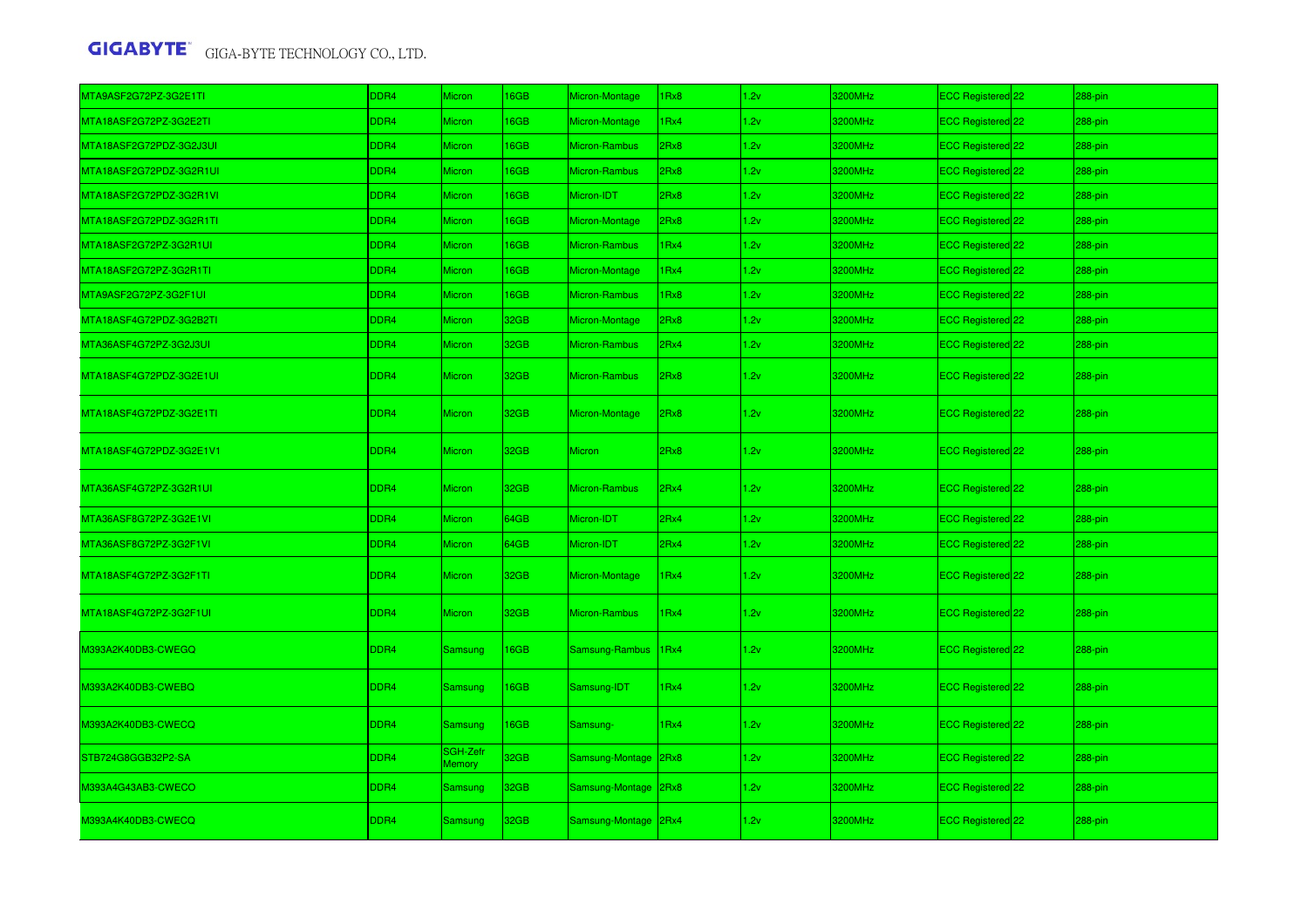| M393A4K40DB3-CWEBQ    | DDR4             | Samsung        | 32GB             | Samsung-IDT            | 2Rx4             | 1.2v | 3200MHz | ECC Registered 22              |  | 288-pin |  |  |
|-----------------------|------------------|----------------|------------------|------------------------|------------------|------|---------|--------------------------------|--|---------|--|--|
| M393A4K40DB3-CWEBY    | DDR <sub>4</sub> | Samsung        | 32GB             | Samsung-IDT            | 2Rx4             | 1.2v | 3200MHz | ECC Registered 22              |  | 288-pin |  |  |
| M393A4K40DB3-CWEGQ    | DDR4             | Samsung        | 32 <sub>GB</sub> | Samsung-Rambus 2Rx4    |                  | 1.2v | 3200MHz | ECC Registered 22              |  | 288-pin |  |  |
| M393A4G40BB3-CWEGQ    | DDR4             | Samsung        | 32GB             | Samsung-Rambus 1Rx4    |                  | 1.2v | 3200MHz | ECC Registered 22              |  | 288-pin |  |  |
| M393A4G40AB3-CWEBQ    | DDR4             | Samsung        | 32GB             | Samsung-IDT            | 1Rx4             | 1.2v | 3200MHz | ECC Registered 22              |  | 288-pin |  |  |
| M393A4K40EB3-CWEGQ    | DDR4             | Samsung        | 32 <sub>GB</sub> | Samsung-Rambus 2Rx4    |                  | 1.2v | 3200MHz | ECC Registered 22              |  | 288-pin |  |  |
| M393A4K40EB3-CWECQ    | DDR4             | Samsung        | 32 <sub>GB</sub> | Samsung-Montage 2Rx4   |                  | 1.2v | 3200MHz | ECC Registered 22              |  | 288-pin |  |  |
| M393A4K40EB3-CWEBY    | DDR4             | Samsung        | 32 <sub>GB</sub> | Samsung-IDT            | 2Rx4             | 1.2v | 3200MHz | ECC Registered 22              |  | 288-pin |  |  |
| M393A8G40AB2-CWEBQ    | DDR4             | <b>Samsung</b> | 64GB             | Samsung-IDT            | 2Rx4             | 1.2v | 3200MHz | ECC Registered 22              |  | 288-pin |  |  |
| M393A8G40BB4-CWEBY    | DDR4             | <b>Samsung</b> | 64GB             | Samsung-IDT            | 2Rx4             | 1.2v | 3200MHz | ECC Registered <sup>1</sup> 22 |  | 288-pin |  |  |
| M393A8G40AB2-CWEBY    | DDR4             | Samsung        | 64GB             | Samsung-IDT            | 2Rx4             | 1.2v | 3200MHz | ECC Registered 22              |  | 288-pin |  |  |
| M393AAG40M32-CAEBQ    | DDR <sub>4</sub> | Samsung        | 128GB            | Samsung                | 2S2Rx4           | 1.2v | 3200MHz | ECC Registered 22              |  | 288-pin |  |  |
| M393AAG40M32-CAEBY    | DDR4             | Samsung        | 128GB            | Samsung                | 2S2Rx4           | 1.2v | 3200MHz | ECC Registered 22              |  | 288-pin |  |  |
| TR416G32S422-XNC      | DDR4             | V-color        | 16GB             | <b>SKhynix-Rambus</b>  | 1Rx4             | 1.2v | 3200MHz | ECC Registered 22              |  | 288-pin |  |  |
| MTA9ASF1G72PZ-3G2R1VI | DDR4             | Micron         | 8GB              | Micron-IDT             | 1Rx8             | 1.2v | 3200MHz | ECC Registered 22              |  | 288-pin |  |  |
| KSM32RD8/16MRR        | DDR4             | Kingston       | 16GB             | <b>Micron-Rambus</b>   | 2Rx8             | 1.2v | 3200MHz | ECC Registered 22              |  | 288-pin |  |  |
| KSM32RD4/32MRR        | DDR4             | Kingston       | 32GB             | <b>Micron-Rambus</b>   | 2Rx4             | 1.2v | 3200MHz | ECC Registered 22              |  | 288-pin |  |  |
| KSM32RS8/16MER        | DDR4             | Kingston       | 16GB             | <b>Micron-Rambus</b>   | 1Rx8             | 1.2v | 3200MHz | ECC Registered 22              |  | 288-pin |  |  |
| KSM32RS4/32MER        | DDR4             | Kingston       | 32GB             | <b>Micron-Rambus</b>   | 1 <sub>Rx4</sub> | 1.2v | 3200MHz | ECC Registered <sup>22</sup>   |  | 288-pin |  |  |
| AD4R3200316G22-BSSC   | DDR4             | <b>ADATA</b>   | 16GB             | Samsung-IDT            | 2Rx8             | 1.2v | 3200MHz | ECC Registered 22              |  | 288-pin |  |  |
| AD4R3200716G22-BHYA   | DDR4             | <b>ADATA</b>   | 16GB             | <b>SKhynix-Montage</b> | 1Rx8             | 1.2v | 3200MHz | ECC Registered 22              |  | 288-pin |  |  |
| <b>LRDIMM</b>         |                  |                |                  |                        |                  |      |         |                                |  |         |  |  |
| HMAA8GL7AMR4N-VKTF    | DDR4             | <b>SKhynix</b> | 64GB             | <b>SKhynix</b>         | 4DRx4            | 1.2v | 2666MHz | ECC Registered 17              |  | 288-pin |  |  |
| M386A8K40CM2-CVFBY    | DDR4             | Samsung        | 64GB             | Samsung-IDT            | 4DRx4            | 1.2v | 2933MHz | ECC Registered <sup>1</sup> 21 |  | 288-pin |  |  |
| M386AAG40MMB-CVFC0    | DDR4             | Samsung        | 128GB            | <b>Samsung</b>         | 4DRx4            | 1.2v | 2933MHz | ECC Registered 21              |  | 288-pin |  |  |
| M386A8K40DM2-CWELQ    | DDR4             | Samsung        | 64GB             | Samsung-IDT            | 4DRx4            | 1.2v | 3200MHz | ECC Registered 22              |  | 288-pin |  |  |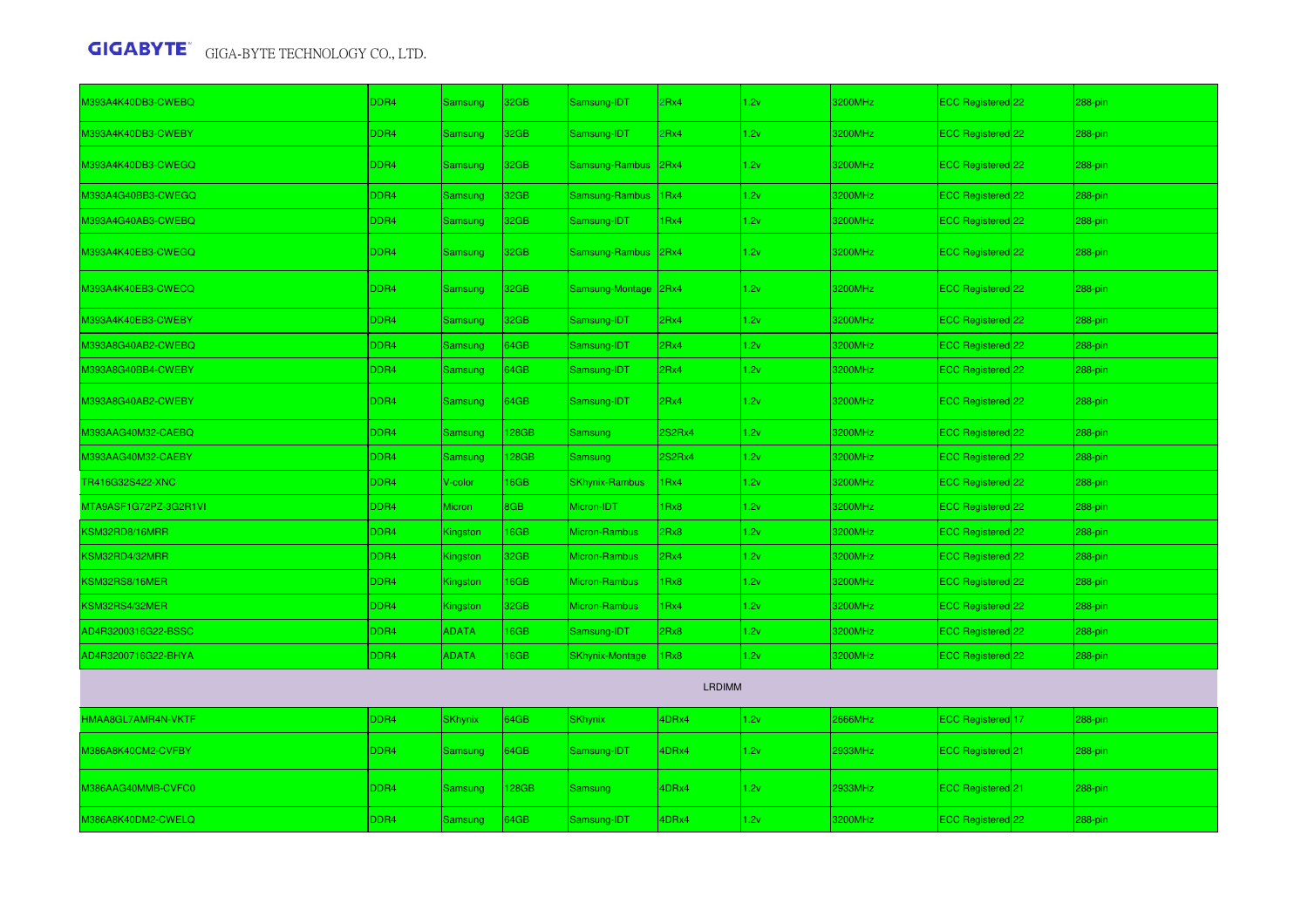| HDD (If the system build-in with RAID card , please refer to RAID card QVL list) |             |                 |                    |                                              |                                     |                                     |                                     |       |            |             |  |
|----------------------------------------------------------------------------------|-------------|-----------------|--------------------|----------------------------------------------|-------------------------------------|-------------------------------------|-------------------------------------|-------|------------|-------------|--|
| <b>Product Name</b>                                                              | <b>Type</b> | Vendor          | <b>Form Factor</b> | Format                                       | <b>Capacity</b>                     | <b>Interface Speed</b>              | <b>Series</b>                       | Cache | <b>RPM</b> | Encryption  |  |
|                                                                                  |             |                 |                    |                                              | Seagate Enterprise Capacity 2.5 HDD |                                     |                                     |       |            |             |  |
|                                                                                  |             |                 |                    |                                              |                                     |                                     | <b>Exos 7E2000</b>                  |       |            |             |  |
| ST2000NX0243                                                                     | <b>SATA</b> | <b>Seagate</b>  | 2.5"               | 4Kn                                          | 2TB                                 | 6Gb/s                               | (Enterprise Capacity<br>$\sqrt{.3}$ | 128MB | 7200       | N/A         |  |
|                                                                                  |             |                 |                    |                                              | <b>SATA/SAS SSD</b>                 |                                     |                                     |       |            |             |  |
| <b>Product Name</b>                                                              | <b>Type</b> | Vendor          | <b>Form Factor</b> | Interface                                    | <b>Capacity</b>                     | <b>Interface Speed</b>              | <b>FW</b>                           |       |            | <b>Note</b> |  |
| <b>SATA SSD</b>                                                                  |             |                 |                    |                                              |                                     |                                     |                                     |       |            |             |  |
| MTFDDAK3T8TDS-1AW1ZABYY (5300 PRO)                                               | SSD         | <b>Micron</b>   | 2.5"               | <b>SATA</b>                                  | 3.84TB                              | 6Gb/s                               |                                     |       |            |             |  |
| MTFDDAK1T9TDS-1AW1ZABYY (5300 PRO)                                               | <b>SSD</b>  | <b>Micron</b>   | 2.5"               | <b>SATA</b>                                  | 1.92TB                              | Gb/s                                |                                     |       |            |             |  |
| MZ7L3480HCHQ-00A07 PM893 Series                                                  | <b>SSD</b>  | Samsung         | 2.5"               | <b>SATA</b>                                  | 480GB                               | 6Gb/s                               |                                     |       |            |             |  |
| MZ-7LH1T9NE 883 DCT Series                                                       | <b>SSD</b>  | Samsung         | 2.5"               | <b>SATA</b>                                  | 1.92TB                              | Gb/s                                |                                     |       |            |             |  |
| SSDSC2KG019T8 D3-S4610 Series                                                    | <b>SSD</b>  | Intel           | 2.5"               | <b>SATA</b>                                  | 1.92TB                              | 6Gb/s                               |                                     |       |            |             |  |
| SSDSC2KB019T8 D3-S4510 Series                                                    | <b>SSD</b>  | Intel           | 2.5"               | <b>SATA</b>                                  | 1.92TB                              | 6Gb/s                               |                                     |       |            |             |  |
| SSDSC2KB019TZ D3-S4520 Series                                                    | SSD         | Intel           | 2.5"               | <b>SATA</b>                                  | 1.92TB                              | 6Gb/s                               |                                     |       |            |             |  |
| SB240GTLCG-D2-SME520GBT ESM1220 Series                                           | SSD         | Phison          | 2.5"               | <b>SATA</b>                                  | 240GB                               | 6Gb/s                               |                                     |       |            |             |  |
| SSB480GTLCG-D2-SME520GBT ESM1220 Series                                          | <b>SSD</b>  | Phison          | 2.5"               | <b>SATA</b>                                  | 480GB                               | 6Gb/s                               |                                     |       |            |             |  |
| SSB960GTLCG-D2-SME520GBT ESM1220 Series                                          | SSD         | Phison          | 2.5"               | <b>SATA</b>                                  | 960GB                               | Gb/s                                |                                     |       |            |             |  |
| SB1K9GTLCG-D2-SME520GBT ESM1220 Series                                           | <b>SSD</b>  | Phison          | 2.5"               | <b>SATA</b>                                  | 1.92TB                              | Gb/s                                |                                     |       |            |             |  |
| SB1K9GTLCG-D2-SME520GBT ESM1220 Series                                           | SSD         | Phison          | 2.5"               | <b>SATA</b>                                  | 1.92TB                              | Gb/s                                |                                     |       |            |             |  |
| KHK61RSE960G                                                                     | SSD         | Toshiba         | 2.5"               | <b>SATA</b>                                  | 960GB                               | Gb/s                                |                                     |       |            |             |  |
| AZ7L3480HCHQ-00A07 PM893 Series                                                  | SSD         | Samsung         | 2.5"               | <b>SATA</b>                                  | 480GB                               | Gb/s                                |                                     |       |            |             |  |
| MZ7L33T8HBLT-00A07 PM893 Series                                                  | <b>SSD</b>  | Samsung         | 2.5"               | <b>SATA</b>                                  | 3.84TB                              | Gb/s                                |                                     |       |            |             |  |
|                                                                                  |             |                 |                    |                                              |                                     |                                     |                                     |       |            |             |  |
|                                                                                  |             |                 |                    |                                              | <b>PCIe SSD</b>                     |                                     |                                     |       |            |             |  |
| <b>Product Name</b>                                                              | <b>Type</b> | Vendor          | <b>Form Factor</b> | Interface                                    | Capacity                            | <b>Interface Speed</b>              |                                     |       |            | <b>Note</b> |  |
|                                                                                  |             |                 |                    |                                              | PCIe SSD                            |                                     |                                     |       |            |             |  |
| SSDPEDKX040T701 P4500 Series PCIe Gen3 x4 4TB                                    | PCIe        | Intel           | <b>PCI-E 3.0</b>   | PCle(NVMe)                                   | 4TB                                 | PCIe Gen3 x4                        |                                     |       |            |             |  |
| Samsung PM1725b MZPLL3T2HAJQ PCIe Gen3 x8 3.2TB                                  | PCIe        | Samsung         | $PCI-E$ 3.0        | PCle(NVMe)                                   | 3.2TB                               | PCIe Gen3 x8                        |                                     |       |            |             |  |
| Netlist N1951 E3 NS1951AH33T2 Gen3 x8 3.2TB                                      | PCIe        | <b>Netlist</b>  | <b>PCI-E 3.0</b>   | PCle(NVMe)                                   | 3.2TB                               | PCIe Gen3 x8                        |                                     |       |            |             |  |
|                                                                                  |             |                 |                    |                                              | U.2                                 |                                     |                                     |       |            |             |  |
| <b>Product Name</b>                                                              | <b>Type</b> | Vendor          | <b>Form Factor</b> | Interface                                    | <b>Capacity</b>                     | Interface Speed                     |                                     |       |            | <b>Note</b> |  |
|                                                                                  |             |                 |                    |                                              | U.2                                 |                                     |                                     |       |            |             |  |
| DPRD3104T0T503T8 R5100 Series                                                    | U.2         | <b>DapuStor</b> | 2.5"               | <b>SFF8639(NVMe)</b>                         | 3.84TB                              | PCIe Gen4 x4                        |                                     |       |            |             |  |
| SSDPF2NV153TZ D5-P5316 Series                                                    | U.2         | Intel           | 2.5"               | SFF8639(NVMe)                                | 15.35TB                             | PCIe Gen4 x4                        |                                     |       |            |             |  |
| MTFDHBE3T8TDF 7300 Pro Series                                                    | U.2         | <b>Micron</b>   | 2.5"               | <b>SFF8639(NVMe)</b>                         | 3.84TB                              | Gen3 x4                             |                                     |       |            |             |  |
| WUS4C6432DSP3X Ultrastar DC SN840 Series                                         | U.2         | WD.             | 2.5"               | SFF8639(NVMe)                                | 3.2TB                               | PCIe Gen3 x4                        |                                     |       |            |             |  |
| SSDPF2KX038TZ D7-P5510 Series                                                    | U.2         | Intel           | 2.5"               | <b>SFF8639(NVMe)</b>                         | 3.84TB                              | PCIe Gen4 x4                        |                                     |       |            |             |  |
| SSDPE2KE032T801 P4610 Series<br>SSDPE2KX020T801 P4510 Series                     | U.2<br>U.2  | Intel<br>Intel  | 2.5"<br>2.5"       | <b>SFF8639(NVMe)</b><br><b>SFF8639(NVMe)</b> | 3.2TB<br>2TB                        | PCIe Gen3 x4<br><b>PCIe Gen3 x4</b> |                                     |       |            |             |  |
| MZWLL3T2HAJQ PM1725b Series                                                      | U.2         | Samsung         | 2.5"               | SFF8639(NVMe)                                | 3.2TB                               |                                     |                                     |       |            |             |  |
| MZQLW1T9HMJP PM963 Series                                                        | U.2         | Samsung         | 2.5"               | SFF8639(NVMe)                                | 1.92TB                              | PCIe Gen3 x4<br>PCIe Gen3 x4        |                                     |       |            |             |  |
| MZWLJ3T8HBLS PM1733 Series                                                       | U.2         | Samsung         | 2.5"               | SFF8639(NVMe)                                | 3.84TB                              | PCIe Gen4 x4                        |                                     |       |            |             |  |
| MZQL23T8HCLS PM9A3 Series                                                        | U.2         | Samsung         | 2.5"               | SFF8639(NVMe)                                | 3.84TB                              | PCIe Gen4 x4                        |                                     |       |            |             |  |
| KCD51LUG960G CD5 Series                                                          | U.2         | <b>KIOXIA</b>   | 2.5"               | <b>SFF8639(NVMe)</b>                         | 960GB                               | PCIe Gen3 x4                        |                                     |       |            |             |  |
| <b>PWFX100 3.2TB</b>                                                             | U.2         | <b>PHISON</b>   | 2.5"               | SFF8639(NVMe)                                | 3.2TB                               | PCIe Gen3 x4                        |                                     |       |            |             |  |
|                                                                                  |             |                 |                    |                                              | U.3                                 |                                     |                                     |       |            |             |  |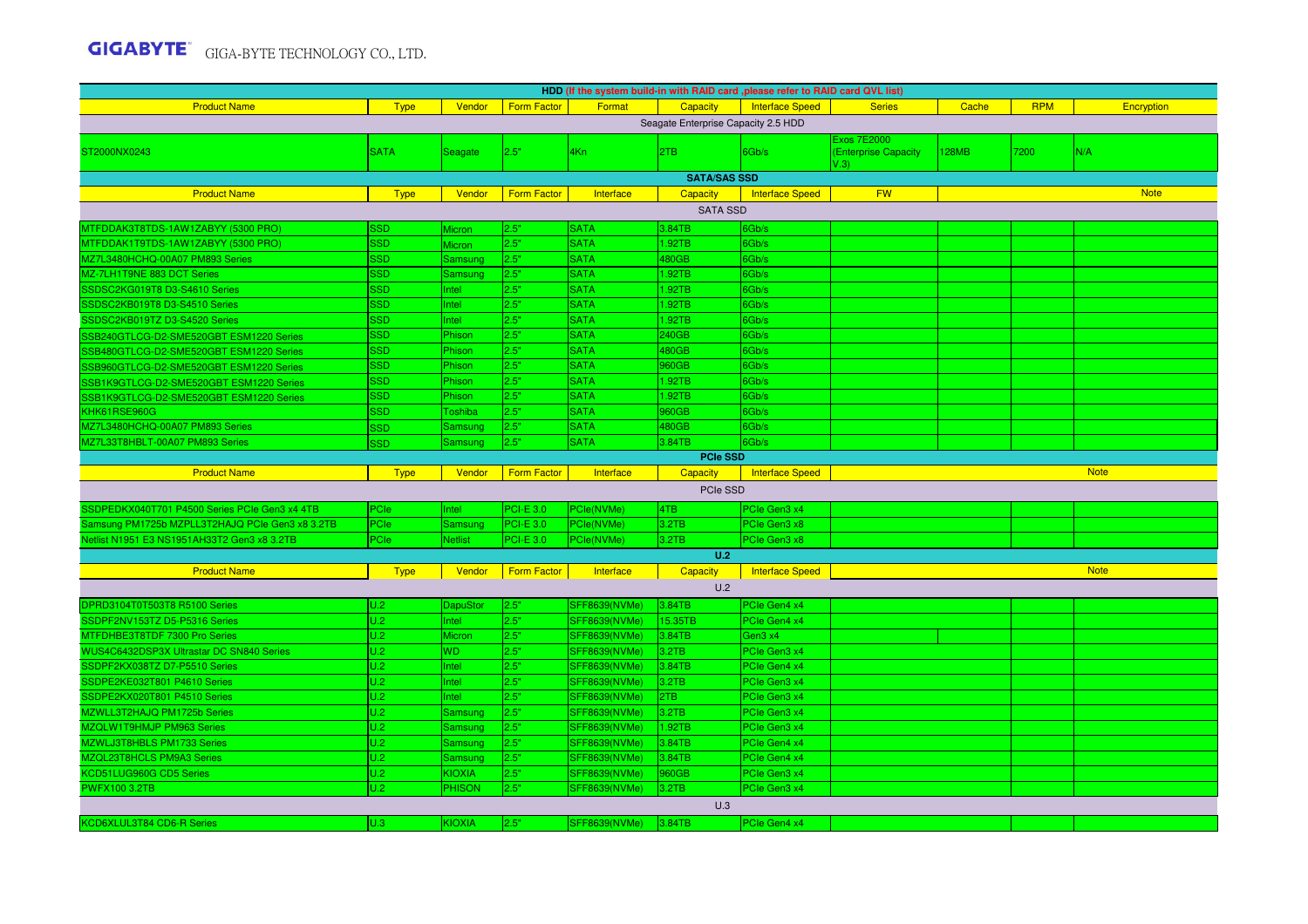| MTFDKCB7T6TDZ 7400 Pro Series                                             | U.3                                    | Micron                                 | 2.5"                         | <b>SFF8639(NVMe)</b>                                                            | 7.68TB                                | PCle Gen4 x4                      |                                                     |             |  |                                       |  |  |
|---------------------------------------------------------------------------|----------------------------------------|----------------------------------------|------------------------------|---------------------------------------------------------------------------------|---------------------------------------|-----------------------------------|-----------------------------------------------------|-------------|--|---------------------------------------|--|--|
| KCM61RUL3T84 CM6-R Series                                                 | U.3                                    | <b>KIOXIA</b>                          | 2.5"                         | SFF8639(NVMe)                                                                   | 3.84TB                                | PCIe Gen4 x4                      |                                                     |             |  |                                       |  |  |
| <b>KCD61LUL3T84 CD6-R Series</b>                                          | J.3                                    | KIOXIA                                 | 2.5"                         | SFF8639(NVMe)                                                                   | 3.84TB                                | PCle Gen4 x4                      |                                                     |             |  |                                       |  |  |
|                                                                           |                                        |                                        |                              |                                                                                 | <b>GPGPU Card (GPGPU server only)</b> |                                   |                                                     |             |  |                                       |  |  |
| <b>Product Name</b>                                                       | Processer<br><b>Cores</b>              | Memory<br>Bandwidth<br>(GB/sec)        | <b>VRAM</b>                  | OpenGL                                                                          | <b>Microsoft DirectX</b>              | <b>Graphics Card</b><br>Power (W) | <b>NVIDIA SLI/AMD</b><br><b>CrossFire Ready</b>     | <b>Note</b> |  |                                       |  |  |
|                                                                           |                                        |                                        |                              | NVIDIA Tesla (http://www.nvidia.com/object/tesla-supercomputing-solutions.html) |                                       |                                   |                                                     |             |  |                                       |  |  |
| <b>T4 (TURING)</b>                                                        | 560                                    | 320 GB/s                               | 16GB                         |                                                                                 |                                       | 70 W                              |                                                     |             |  | <b>Maximum support 8pcs</b><br>GPGPU) |  |  |
| A100 (Ampere)                                                             | 6912                                   | 1555 GB/s                              | 40GB                         |                                                                                 |                                       | 250 W                             |                                                     |             |  | Maximum support 8pcs<br>GPGPU)        |  |  |
| A40 (Ampere)                                                              | 10752                                  | 696 GB/s                               | 48GB                         |                                                                                 |                                       | 300W                              |                                                     |             |  | Maximum support 8pcs<br>GPGPU)        |  |  |
| A16 (Ampere)                                                              | 2560x4                                 | 232x4 GB/s                             | 16x4GB                       |                                                                                 |                                       | 250W                              |                                                     |             |  | <b>Maximum support 4pcs</b><br>GPGPU) |  |  |
| NVIDIA Quadro (https://www.nvidia.com/zh-tw/design-visualization/quadro/) |                                        |                                        |                              |                                                                                 |                                       |                                   |                                                     |             |  |                                       |  |  |
| RTX 6000 Passive                                                          | 808                                    | 624GB/s                                | 24GB                         |                                                                                 |                                       | 250W                              |                                                     |             |  | <b>Maximum support 8pcs</b><br>GPGPU) |  |  |
| RTX 8000 Passive                                                          | 4608                                   | 624GB/s                                | 48GB                         |                                                                                 |                                       | <b>250W</b>                       |                                                     |             |  | Maximum support 8pcs<br>GPGPU)        |  |  |
| <b>AMD Radeon Instinct</b>                                                |                                        |                                        |                              |                                                                                 |                                       |                                   |                                                     |             |  |                                       |  |  |
| MI50 (Vega20) 32GB                                                        | 3840                                   | 1024GB/s                               | 32GB                         |                                                                                 |                                       | 300 W                             |                                                     |             |  | <b>Maximum support 8pcs</b><br>GPGPU) |  |  |
| MI100 (CDNA)                                                              | 680                                    | 1228.8GB/s                             | 32 <sub>GB</sub>             |                                                                                 |                                       | 300 W                             |                                                     |             |  | (Maximum support 8pcs<br>GPGPU)       |  |  |
| <b>Graphics Card (GPGPU server &amp; Workstation server only)</b>         |                                        |                                        |                              |                                                                                 |                                       |                                   |                                                     |             |  |                                       |  |  |
| <b>Product Name</b>                                                       | Processer<br><b>Cores</b>              | <b>Memory</b><br>Bandwidth<br>(GB/sec) | <b>VRAM</b>                  | OpenGL                                                                          | <b>Microsoft DirectX</b>              | <b>Graphics Card</b><br>Power (W) | NVIDIA SLI / AMD<br><b>CrossFire Ready</b>          |             |  | <b>Note</b>                           |  |  |
|                                                                           |                                        |                                        |                              | NVIDIA Quadro (http://www.nvidia.com/object/quadro-desktop-gpus.html)           |                                       |                                   |                                                     |             |  |                                       |  |  |
| <b>15000 (Ampere)</b>                                                     | 3192                                   | 768 GB/s                               | 24GB                         |                                                                                 |                                       | 230 W                             |                                                     |             |  |                                       |  |  |
| A6000 (Ampere)                                                            | 0752                                   | 768 GB/s                               | 48GB                         |                                                                                 |                                       | 300 W                             |                                                     |             |  |                                       |  |  |
|                                                                           |                                        |                                        |                              |                                                                                 | <b>LAN Cards</b>                      |                                   |                                                     |             |  |                                       |  |  |
| <b>Product Name</b>                                                       | Connector                              |                                        | <b>System Interface Type</b> | # of Ports                                                                      |                                       | <b>Data Rate</b>                  |                                                     |             |  | <b>Note</b>                           |  |  |
|                                                                           |                                        |                                        |                              |                                                                                 | <b>GIGABYTE LAN Cards</b>             |                                   |                                                     |             |  |                                       |  |  |
| <b>CLN4752</b>                                                            | $2SFP+$                                | PCIe Gen3 x8                           |                              | Dual                                                                            | 40Gb/s per port                       |                                   | <b>INTEL XL710</b>                                  |             |  |                                       |  |  |
| <b>CLN4224</b>                                                            | <b>RJ-45</b>                           | PCIe Gen3 x4<br>PCIe Gen3 x16          |                              | Quad                                                                            | 10Gb/s per port                       |                                   | <b>INTEL X550-AT2</b><br><b>Mellanox ConnectX-4</b> |             |  |                                       |  |  |
| <b>CLN4C42</b><br><b>CLN4M34</b>                                          | SFP <sub>28</sub><br>SFP <sub>28</sub> | PCle Gen3 x16                          |                              | Dual<br>Quad                                                                    | 25Gb/s per port<br>0Gb/s per port     |                                   | <b>Mellanox ConnectX-4</b>                          |             |  |                                       |  |  |
|                                                                           |                                        |                                        |                              |                                                                                 | Intel 10GbE                           |                                   |                                                     |             |  |                                       |  |  |
| <b>ntel® Ethernet Network Adapter X722-DA4</b>                            | $SFP+$                                 | PCIe Gen3 x8                           |                              | Quad                                                                            | 10Gb/s per port                       |                                   |                                                     |             |  |                                       |  |  |
|                                                                           |                                        |                                        |                              |                                                                                 | Intel 25GbE                           |                                   |                                                     |             |  |                                       |  |  |
| Intel® Ethernet Network Adapter XXV710-DA2                                | SFP <sub>28</sub>                      | PCIe Gen3 x8                           |                              | Dual                                                                            | 25Gb/s per port                       |                                   |                                                     |             |  |                                       |  |  |
|                                                                           |                                        |                                        |                              |                                                                                 | Intel 40GbE                           |                                   |                                                     |             |  |                                       |  |  |
| Intel® Ethernet Converged Network Adapter XL710-QDA2                      | QSFP+                                  | PCIe Gen3 x8                           |                              | Dual                                                                            | 40Gb/s per port                       |                                   |                                                     |             |  |                                       |  |  |
|                                                                           |                                        |                                        |                              |                                                                                 | Mellanox ConnectX                     |                                   |                                                     |             |  |                                       |  |  |
| MCX516A-CDAT                                                              | QSFP28                                 | PCIe Gen4 x16                          |                              | Dual                                                                            | 100Gb/s per port                      |                                   | Mellanox ConnectX-5 Ex EN                           |             |  |                                       |  |  |
| MCX516A-CCAT                                                              | QSFP28                                 | PCIe Gen3 x16                          |                              | Dual                                                                            | 100Gb/s per port                      |                                   | <b>Mellanox ConnectX-5 EN</b>                       |             |  |                                       |  |  |
| MCX515A-CCAT                                                              | QSFP28                                 | PCIe Gen3 x16                          |                              | Single                                                                          | 100Gb/s per port                      |                                   | <b>Mellanox ConnectX-5 EN</b>                       |             |  |                                       |  |  |
| MCX4121A-ACAT                                                             | SFP <sub>28</sub>                      | PCIe Gen3 x8                           |                              | Dual                                                                            | 25Gb/s per port                       |                                   | Mellanox ConnectX-4 Lx EN                           |             |  |                                       |  |  |